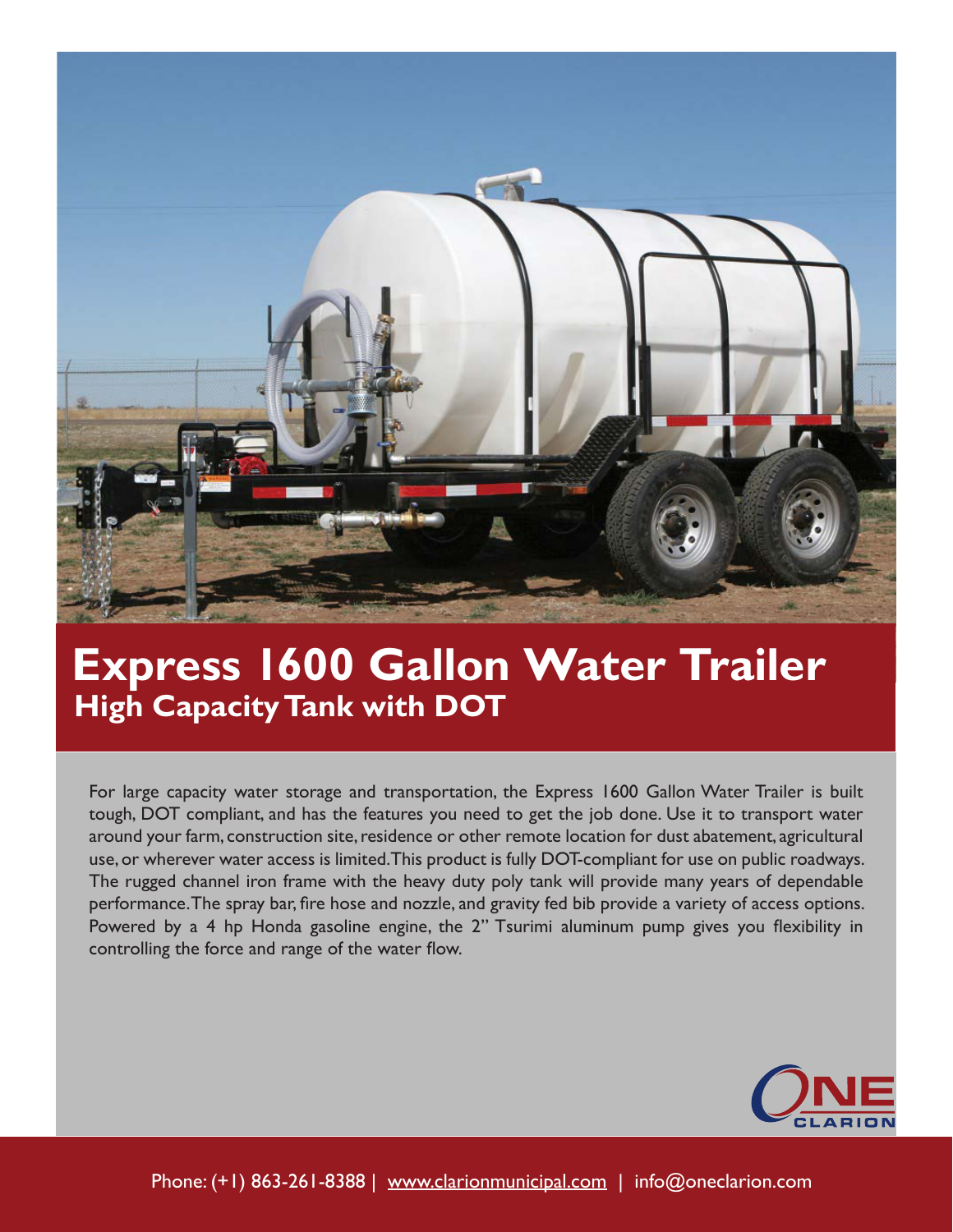## **Features and Benefits**



### **Features**

- Diamond-Tread Fenders
- LED Lights (DOT-Compliant)
- Electric Brakes
- 2" Tsurumi Aluminum Pump
- 4 hp Honda Engine

### **Benefits**

- Built tough for Industrial Use
- DOT compliant & fully assembled
- 140 GPM with galvanized fittings
- Up to 25' swath from spray bar, flood nozzles
- Manufacturer's warranty

*We are here to serve you. Just call or email with your project specifications and details, and we'll do the rest. Our goal is to provide the best solution for your project, with materials delivered on time at a price that fits nicely within your budget.*